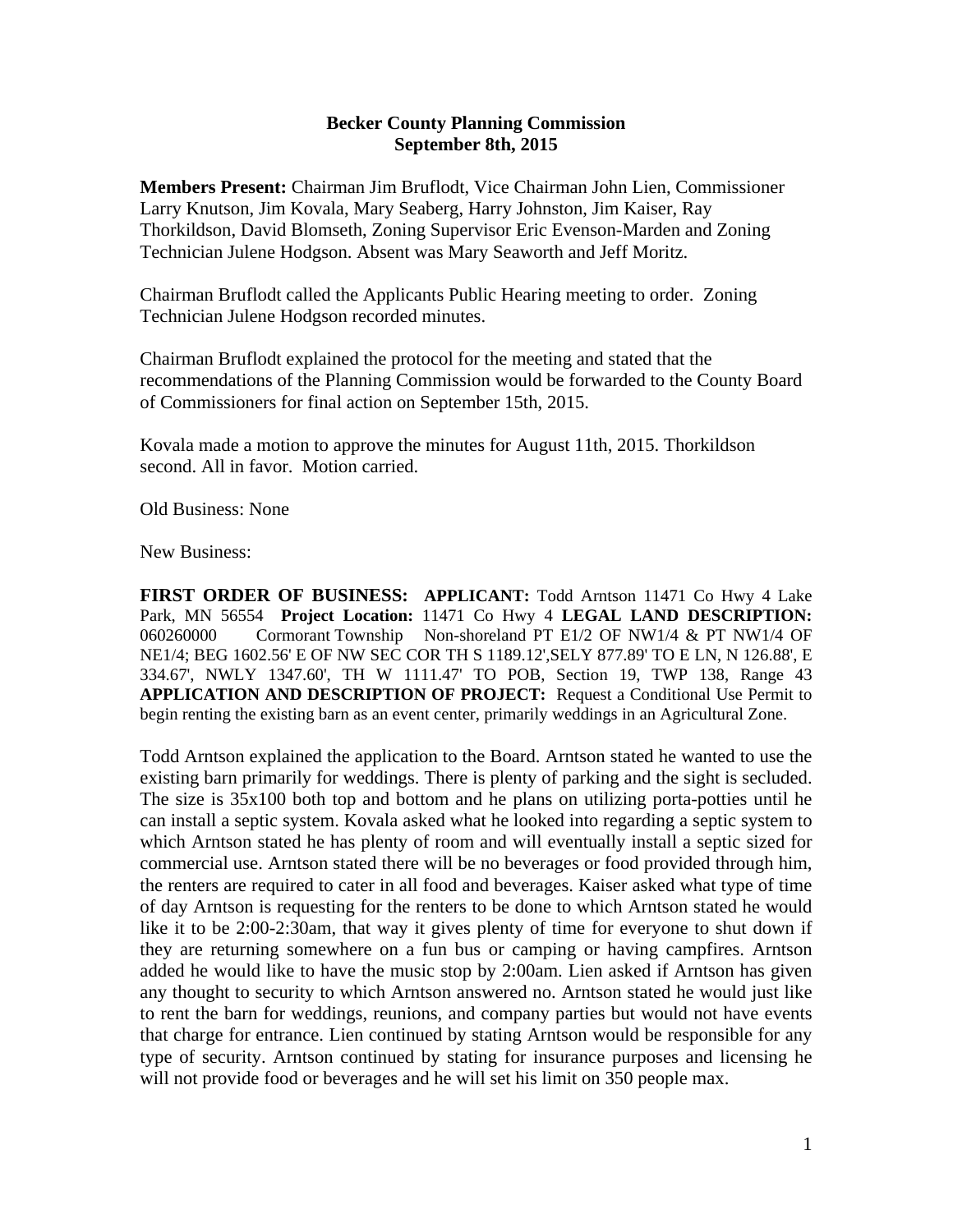No one spoke in favor of the application. No one spoke for or against the request. There was written correspondence read by Hodgson from Susan Hambleton, Tracey Maghakian and Colleen Draft-Griffeth against the proposal. Their concerns included night noise levels and operating hours. They stated there was already a wedding this summer that lasted well into the early morning hours and the noise level was unacceptable. They requested operating hours that are reasonable for a neighborhood with families and working people and questioned if the County had noise ordinances that come into play when projects such as this are approved. At this time, testimony was closed and further discussion was held.

Bruflodt noted that the business plan submitted stated the request was primarily for Saturday 11am through Sunday 1am and that seemed reasonable. Kaiser noted there are a lot of trees in the yard that should serve as a noise buffer and he didn't see a problem with the request. Bruflodt noted that it seems Arntson is now requesting an open ended business, not sure of days of operation and hours. He asked, suppose someone wants to rent it on a Wednesday but we put a stipulation that the CUP is only for weekends, are you going to be OK with that? Arntson indicated he understood the concerns and stated he will only have one event per week at the most and he would be OK with the stipulation that they would occur on Friday, Saturday or Sunday only. Johnston voiced concerns regarding noise until 2:30 in the morning, he stated the bands should quit at 12:30 am and have just inside bands. The Board discussed Arntsons comment that he would like campers to have the option to camp on the premis overnight to which they stated this would not be allowed due to that was not a part of the original request and that would entail another Conditional Use Permit request for RV camping. Knutson stated Arntson would not be allowed (under this CUP request) to utilize the older second dwelling as a separate rental unit during these weddings, but it could be utilized as part of their wedding package.

There was no further discussion by the Commission.

**MOTION: Kaiser made a motion to approve a Conditional Use Permit as submitted to begin renting the existing barn as an event center for primarily weddings as submitted with the stipulations that any band or disc jockey stop playing at 1:00 am and the days allowed are Friday, Saturday or Sundays with one event allowed per weekend due to the request would not be detrimental to the surrounding area. Lien second. All in favor. Motion carried to approve.** 

**SECOND ORDER OF BUSINESS: APPLICANT:** Dennis E. & Kristine A. Bohner 17107 N. Leaf Lake Road Lake Park, MN 56554 **Project Location:** 17107 N. Leaf Lake Road **LEGAL LAND DESCRIPTION:** 171338000 Lake Eunice Township Leaf Lake Lots 3 & 4, WHITE OAKS BEACH 1ST, Section 06, TWP 138, Range 42 **APPLICATION AND DESCRIPTION OF PROJECT:** Request a Conditional Use Permit to operate a small engine repair shop part time from an existing garage in an Agricultural Zone.

Bohner explained the application to the Board. Bohner stated he is requesting a palletjack repair shop and that the application misstated that he was requesting a CUP for a small engine repaire shop. Bohner stated he will try to keep everything inside the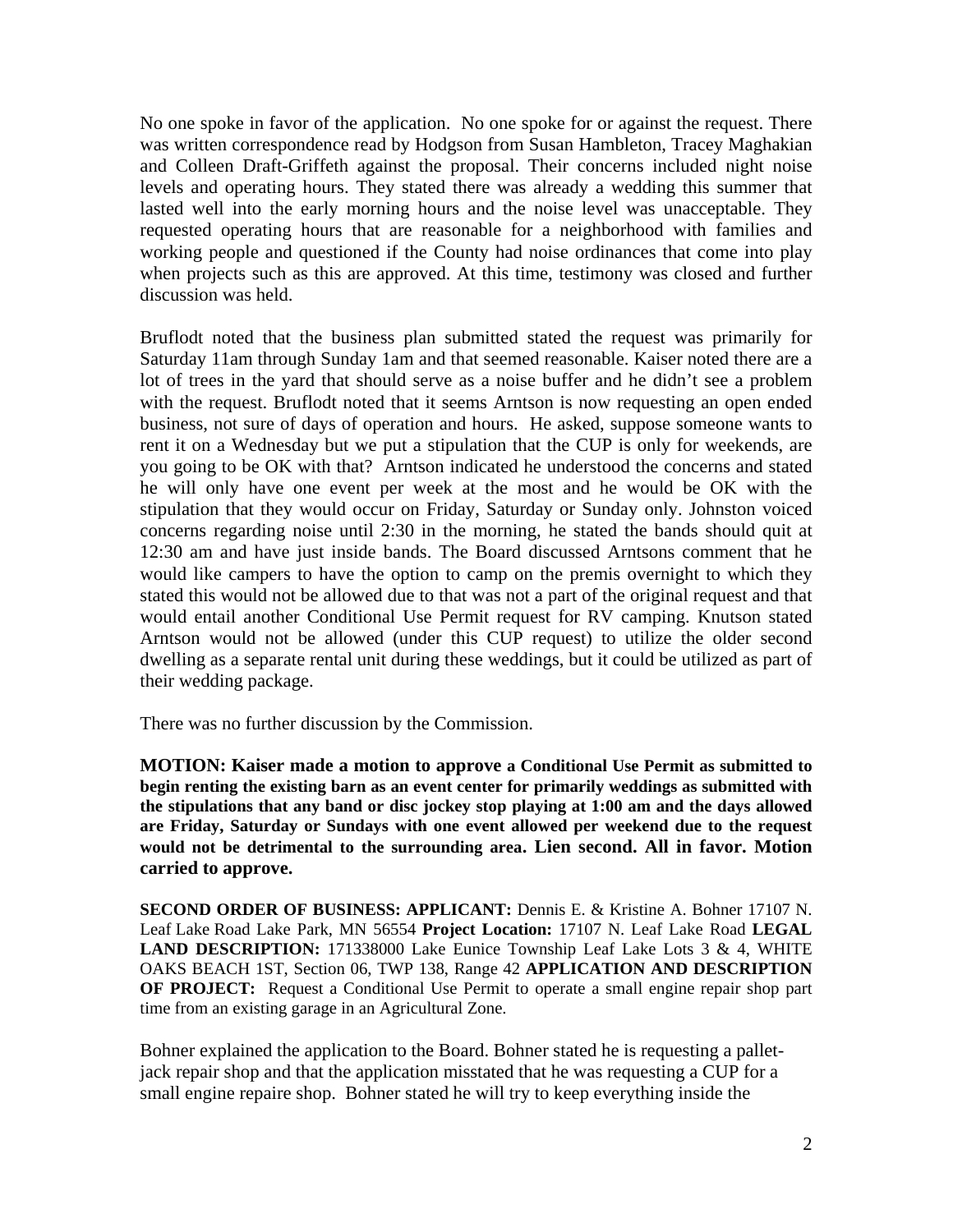existing garage with nothing parked outside or around the building. Bohner stated they have worked to clean up the yard. Kaiser asked if Bohner picks up the pallet-jacks himself to which Bohner stated yes, he has drop off areas offsite because to the road is too small for larger trucks to bring them to him. Lien stated there seemed to be several pallet jacks stored outside the building until Bohner has the time to work on them inside. Lien stated Bohner has no choice but to place some of them outside until he is able to work on them. Bohner stated he has cleaned up a lot of the area and only has 3 or 4 outside at this time. Kovala stated there were several in the yard when he inspected the site and the area was a mess. He added any type of repair shops of this sort tend to look like a junkyard over time. Kovala continued stating there were a lot of other things in the yard besides the pallet jacks and this is residential lakeshore property with neighbors that don't want to look at a bunch of junk outside the garage and in the road right of way. Bohner stated he could move a lot of the items out to his sons property out in the country.

No one spoke in favor of the application. Phillip Longtine spoke against the request. Longtine's list of concerns included: Items parked too close to the road, items parked up to property line and against fence, blocking vision, junkyard, burning barrel and decreased property values. There was written correspondence read by Hodgson against the proposal from Phillip and Lucille Longtine and Aaron and Mary Longtine. Concerns included questioning where Bohner is disposing of solvents, motor oil and gas from things he is working on. They both stated there has been obstruction of the roadway and did not feel it would be appropriate to allow a business of this type on the lake and in a residential area. Kristine Bohner spoke on behalf of the request. Kristine stated the burn barrel was a long time ago and they don't burn anything but wood in their fire pit. She stated some of the items on the property are their personal property versus business equipment that they use and have no where else to store it. They have a two foot clearance by the fence and have spent the last three weeks cleaning up the property. At this time, testimony was closed and further discussion was held.

Lien noted the owners are asking for a CUP to run a business on lakeshore property and he read the criteria for granting the request to include that the conditional use will not harm the use and enjoyment of other property in immediate vicinity for the purposes already permitted, nor substantially diminish or impair property values within the immediate vicinity and that adequate measures have been or will be taken to prevent or control offensive odor, fumes, dust, noise, traffic, and vibration, so none of these will constitute a nuisance. Kovala stated this is not the proper place for a pallet repair shop due to it is a small lakeshore lot, in a residential area, and the request does not meet the criteria of the Ordinance. Kovala further stated they should find an alternate location and clean up the property. Lien stated a CUP can be pulled at a future date if issued and deemed that it is causing a nuisance. Blomseth agreed with Kovala stating that the property is too small to support this business and without enough room, things are continually placed outside. Knutson stated he could not remember ever allowing a CUP of this nature on this small of a property in a residential area, to which Lien agreed. Bruflodt suggested renting a storage unit for personal property and that the property be cleaned up.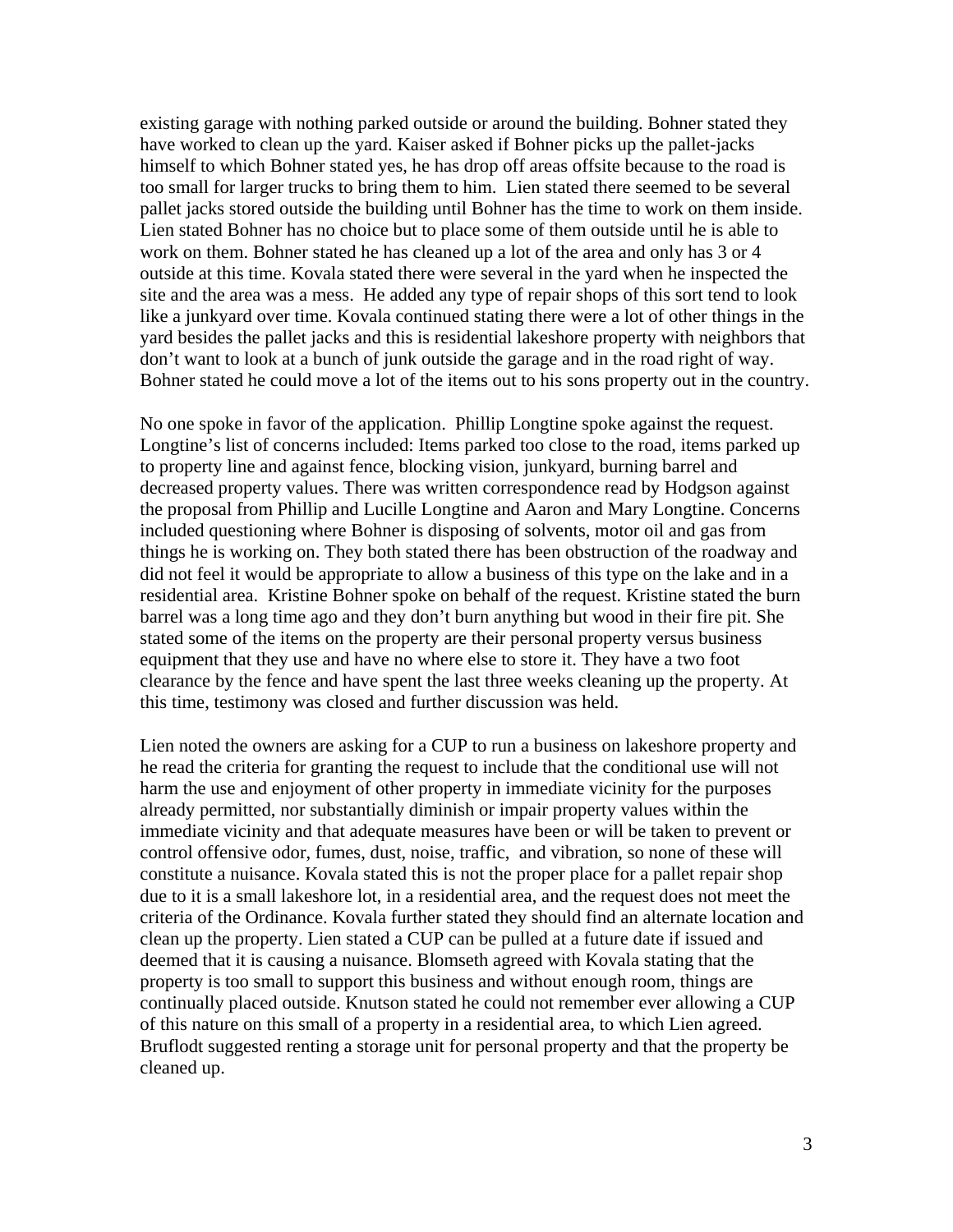There was no further discussion by the Commission.

**MOTION: Kovala made a motion to deny a Conditional Use Permit for a palletjack and small engine repair shop as submitted on the above property due to the fact the request is creating a junkyard, is not compatible in a residential setting, and the use would be detrimental to the surrounding area. Blomseth second. All in favor. Motion carried to deny the CUP.** 

**THIRD ORDER OF BUSINESS: APPLICANT:** Jessica Brattland 1545 Pinecrest Drive Ogden, UT 84403 **Project Location:** NE Pickerel Lake Rd **LEGAL LAND DESCRIPTION:**  100040000 Erie Township Pickerel Lake S 300' OF LOT 4 LESS ROADWAY, Section 04, TWP 139, Range 40 **APPLICATION AND DESCRIPTION OF PROJECT:** Request a Certificate of Survey for two tracts of land with Tract A consisting of 91,000 sq ft +/- and Tract B consisting of 92,200 sq ft +/- with the remnant area of 37,231 to be attached to Tract A. The request also includes a change of zone from Agricultural to Residential for both tracts.

Scott Walz explained the application to the Board on behalf of Jessica Brattland. Tract C is not large enough to stand alone so the property will be permanently attached to Tract A. The survey meets all the criteria of the Ordinance. Kaiser asked if the owners could build something on Tract C to which Walz stated there is buildable area that could accommodate a shed, but not a second dwelling, the dwelling would go on Tract A.

No one spoke in favor of the application. No one spoke for or against the request. There was no written correspondence either for or against the proposal. At this time, testimony was closed and further discussion was held.

It was the consensus of the Board that the request meets the criteria of the Ordinance.

There was no further discussion by the Commission.

**MOTION: Lien made a motion to approve a Certificate of Survey for two tracts of land with Tract A consisting of 91,000 sq ft +/- and Tract B consisting of 92,200 sq ft +/- with the remnant area of 37,231 to be attached to Tract A due to the fact the request meets the criteria of the Ordinance. The request also includes a change of zone from Agricultural to Residential for both tracts. Kovala second. All in favor. Motion carried to approve.** 

**FORTH ORDER OF BUSINESS: APPLICANT:** James & Tamara Hanson 4733 48th Ave S Fargo, ND 58104 **Project Location:** 19731 Toad Mountain Rd **LEGAL LAND DESCRIPTION:** 330158000 Toad Lake Township Toad Lake LOT 1, Section 17, TWP 139, Range 38 **APPLICATION AND DESCRIPTION OF PROJECT:** Request a Certificate of survey for 1 tract of land consisting of 7.6 acres  $+/-$  with a remainder tract of 35.6 acres in an agricultual zone.

Scott Walz explained the application to the Board on behalf of James and Tamara Hanson. The request is to break off a lakeshore piece for mortgage purposes. The banks prefer no more than 10 acres and the owners have no further plans to subdivide. Johnston noted there is a lot of wetland to which Walz stated mostly yes, mostly on the remnant tract.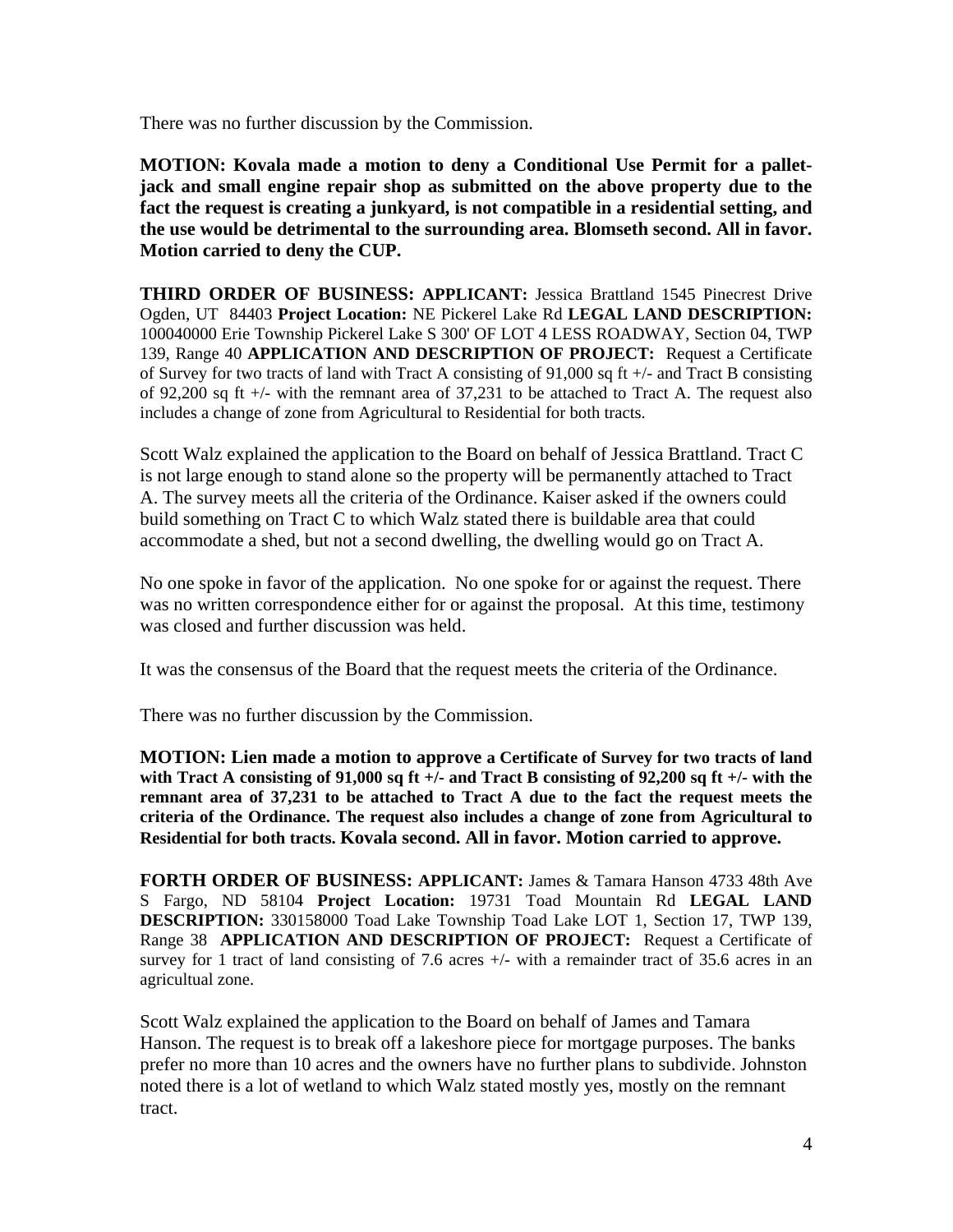No one spoke in favor of the application. No one spoke for or against the request. There was no written correspondence either for or against the proposal. At this time, testimony was closed and further discussion was held.

It was the consensus of the Board that the request meets the criteria of the Ordinance.

There was no further discussion by the Commission.

**MOTION: Johnston made a motion to approve a Certificate of survey for 1 tract of land consisting of 7.6 acres +/- with a remainder tract of 35.6 acres due to the request meets the criteria of the Ordinance. Blomseth second. All in favor. Motion carried to approve.** 

**FIFTH ORDER OF BUSINESS: APPLICANT:** Kost Materials Contractors Leasing PO Box 10325 Fargo, ND 58106 **Project Location:** Co Rd 145 **LEGAL LAND DESCRIPTION:** : 060402001 Cormorant Township Non-shoreland S 1/2 OF NW1/4, Section 29, TWP 138, Range 43 **APPLICATION AND DESCRIPTION OF PROJECT:** Request a Conditional use permit for gravel/aggregate extraction in an Agricultural Zone.

Jeff Eberhardt explained the application to the Board on behalf of Contractors Leasing/Kost Materials. Last month was the conclusion of the EAW review and everything was completed with findings/facts of conclusion. The plan submitted for the CUP runs consistent with other operations in the area. Kovala questioned when the reclamation plan gets implemented on these properties to which Tony Kost stated there is property in that area that his company recently completed the reclamation work and they do follow up to see it is complete once they are finished extracting the materials. Kost stated different wildlife groups inform them of what type of grasses to plant. Kaiser asked to reaffirm the truck route that will be utilized to which Eberhardt stated they would exit to the west and use the road going north.

No one spoke in favor of the application. No one spoke for or against the request. There was no written correspondence either for or against the proposal. At this time, testimony was closed and further discussion was held.

Evenson-Marden stated there is a number of stipulations in the conclusions of findings of facts such as all other permits must be obtained as required by Ordinance and the Culteral research survey review is completed. Evenson-Marden noted the only negative comment/concern was regarding the prairie chicken "leks" and the author added suggestions for hours of operation for mitigation purposes.

There was no further discussion by the Commission.

**MOTION: Lien made a motion to approve a Conditional use permit for gravel/aggregate extraction in an Agricultural Zone as submitted with the EAW stipulations and all other active permits are obtained. Kaiser second. All in favor. Motion carried.**